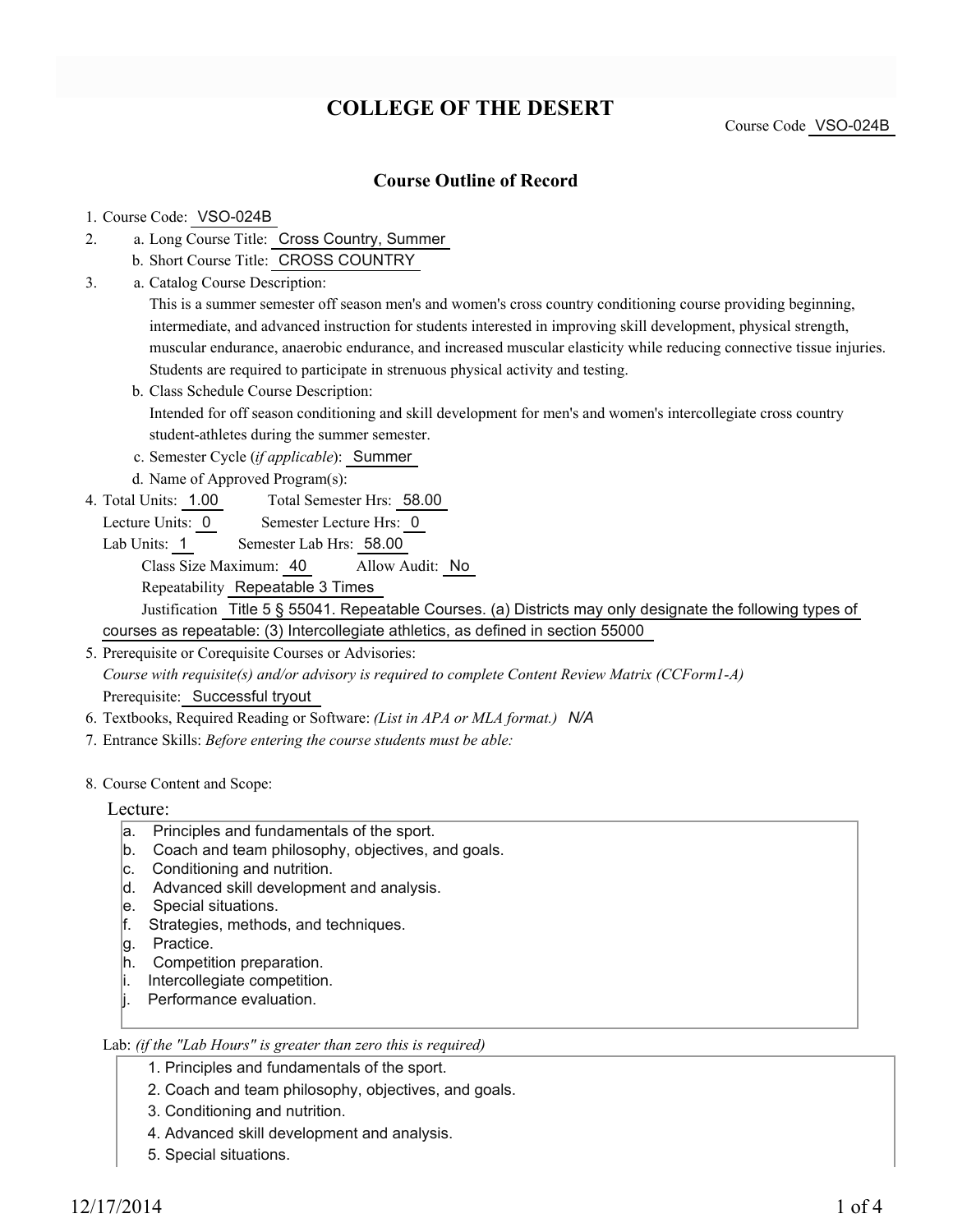## VSO 024B-Cross Country, Summer

- 6. Strategies, methods, and techniques.
- 7. Practice.
- 8. Competition preparation.
- 9. Intercollegiate competition.
- 10. Performance evaluation.
- 9. Course Student Learning Outcomes:
	- 1. Develop physical fitness.

2.

Demonstrate an understanding and apply eligibility/academic standards for intercollegiate athletics.

3. Evaluate individual and team performance.

10. Course Objectives: Upon completion of this course, students will be able to:

- a. Demonstrate potential to achieve skills at the level necessary to participate in intercollegiate athletics.
- b. Meet and maintain physical conditioning and training at the intercollegiate level.
- c. Practice safety and injury prevention.
- d. Demonstrate an understanding of the rules and strategies of the sport.
- e. Exhibit character, sportsmanship and loyalty.
- f. Assume responsibility.
- g. Maintain the academic standards necessary for participation in intercollegiate athletics and to attain educational goals.
- h. Identify and understand the dangers of substance abuse.
- Methods of Instruction: *(Integration: Elements should validate parallel course outline elements)* 11.
	- a. Demonstration, Repetition/Practice
	- b. Discussion
	- c. Participation
	- Other Methods:

Video Analysis (Team/Individual/Opponents)

12. Assignments: (List samples of specific activities/assignments students are expected to complete both in and outside of class.) In Class Hours: 117.00

Outside Class Hours: 0

-

a. In-class Assignments

a. Review of Practice/Contest Videos b. Analysis of Intercollegiate and Professional Competition

b. Out-of-class Assignments

13. Methods of Evaluating Student Progress: The student will demonstrate proficiency by:

- Field/physical activity observations
- Group activity participation/observation
- Student participation/contribution
- 14. Methods of Evaluating: Additional Assesment Information:

a. Demonstrating proficiency in skill sets b. Improvement in performance c. Implementing game strategy through problem solving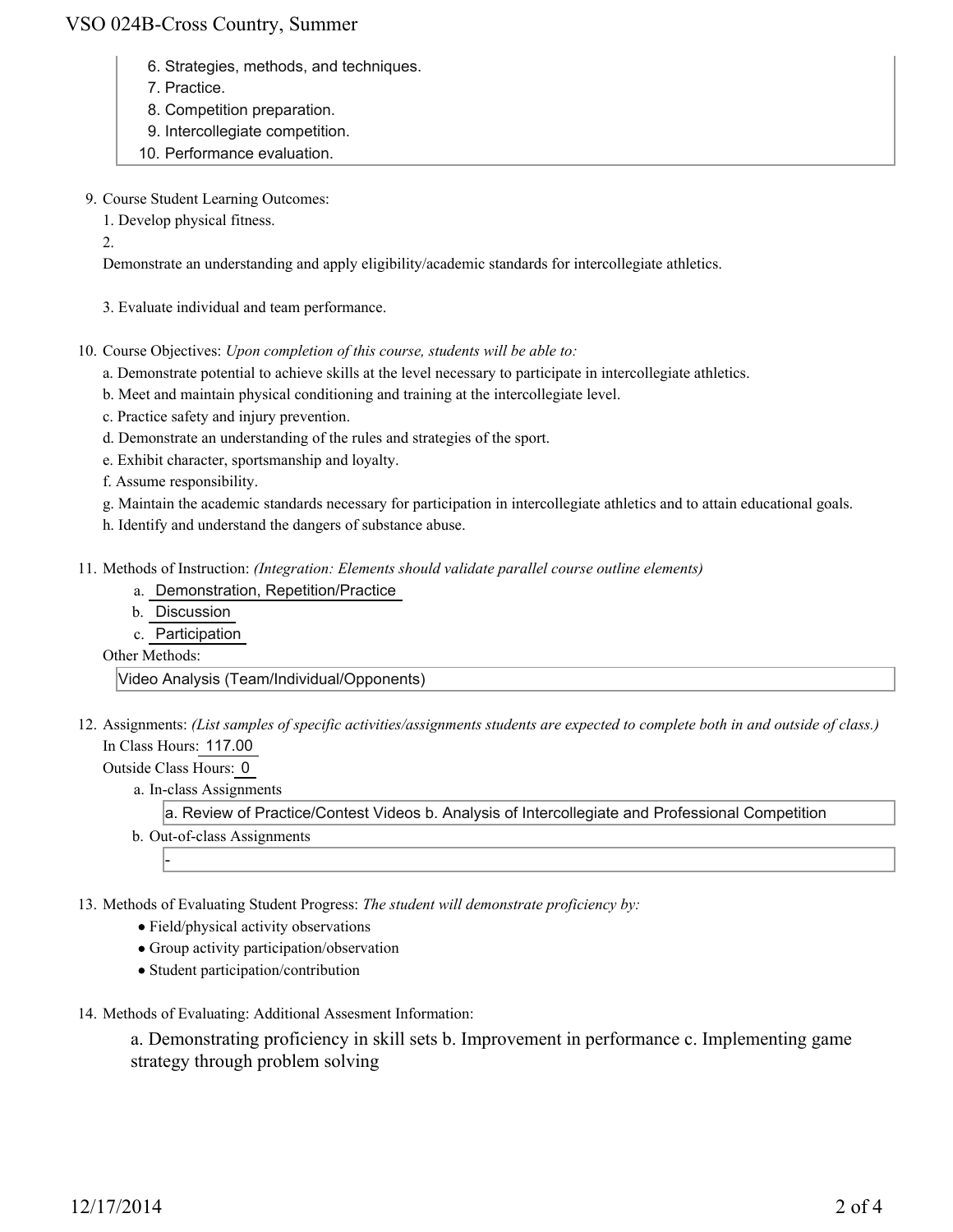# VSO 024B-Cross Country, Summer

|                                                                                                                                                                                                                                                                                                                                                                                                                                                                                                                                                                                                                                                                                                                                                                                                                                                                                                                                           | 15. Need/Purpose/Rationale -- All courses must meet one or more CCC missions.<br>PO-GE C5 - Personal Growth and Development<br>Interact with individuals and within groups with integrity and awareness of others' opinions, feelings, and<br>values.<br>IO - Personal and Professional Development |                    |                      |                      |                     |
|-------------------------------------------------------------------------------------------------------------------------------------------------------------------------------------------------------------------------------------------------------------------------------------------------------------------------------------------------------------------------------------------------------------------------------------------------------------------------------------------------------------------------------------------------------------------------------------------------------------------------------------------------------------------------------------------------------------------------------------------------------------------------------------------------------------------------------------------------------------------------------------------------------------------------------------------|-----------------------------------------------------------------------------------------------------------------------------------------------------------------------------------------------------------------------------------------------------------------------------------------------------|--------------------|----------------------|----------------------|---------------------|
|                                                                                                                                                                                                                                                                                                                                                                                                                                                                                                                                                                                                                                                                                                                                                                                                                                                                                                                                           |                                                                                                                                                                                                                                                                                                     |                    |                      |                      |                     |
|                                                                                                                                                                                                                                                                                                                                                                                                                                                                                                                                                                                                                                                                                                                                                                                                                                                                                                                                           | Develop realistic goals.                                                                                                                                                                                                                                                                            |                    |                      |                      |                     |
|                                                                                                                                                                                                                                                                                                                                                                                                                                                                                                                                                                                                                                                                                                                                                                                                                                                                                                                                           | 16. Comparable Transfer Course                                                                                                                                                                                                                                                                      |                    |                      |                      |                     |
|                                                                                                                                                                                                                                                                                                                                                                                                                                                                                                                                                                                                                                                                                                                                                                                                                                                                                                                                           | <b>University System</b>                                                                                                                                                                                                                                                                            | Campus             | <b>Course Number</b> | <b>Course Title</b>  | <b>Catalog Year</b> |
|                                                                                                                                                                                                                                                                                                                                                                                                                                                                                                                                                                                                                                                                                                                                                                                                                                                                                                                                           | 17. Special Materials and/or Equipment Required of Students:                                                                                                                                                                                                                                        |                    |                      |                      |                     |
|                                                                                                                                                                                                                                                                                                                                                                                                                                                                                                                                                                                                                                                                                                                                                                                                                                                                                                                                           | 18. Materials Fees:                                                                                                                                                                                                                                                                                 | Required Material? |                      |                      |                     |
|                                                                                                                                                                                                                                                                                                                                                                                                                                                                                                                                                                                                                                                                                                                                                                                                                                                                                                                                           | <b>Material or Item</b>                                                                                                                                                                                                                                                                             |                    |                      | <b>Cost Per Unit</b> | <b>Total Cost</b>   |
| 19. Provide Reasons for the Substantial Modifications or New Course:                                                                                                                                                                                                                                                                                                                                                                                                                                                                                                                                                                                                                                                                                                                                                                                                                                                                      |                                                                                                                                                                                                                                                                                                     |                    |                      |                      |                     |
| 20.                                                                                                                                                                                                                                                                                                                                                                                                                                                                                                                                                                                                                                                                                                                                                                                                                                                                                                                                       | Units for cross country need to be switched to two in the Spring and one in the summer.<br>a. Cross-Listed Course (Enter Course Code): N/A<br>b. Replacement Course (Enter original Course Code): N/A                                                                                               |                    |                      |                      |                     |
|                                                                                                                                                                                                                                                                                                                                                                                                                                                                                                                                                                                                                                                                                                                                                                                                                                                                                                                                           | 21. Grading Method (choose one): Letter Grade Only                                                                                                                                                                                                                                                  |                    |                      |                      |                     |
| 22. MIS Course Data Elements<br>a. Course Control Number [CB00]: CCC000551161<br>b. T.O.P. Code [CB03]: 83550.00 - Intercollegiate Athletics<br>c. Credit Status [CB04]: D - Credit - Degree Applicable<br>d. Course Transfer Status [CB05]: B = Transfer CSU<br>e. Basic Skills Status [CB08]: $2N = Not$ basic skills course<br>f. Vocational Status [CB09]: Not Occupational<br>g. Course Classification [CB11]: Y - Credit Course<br>h. Special Class Status [CB13]: N - Not Special<br>i. Course CAN Code [CB14]: N/A<br>j. Course Prior to College Level [CB21]: Y = Not Applicable<br>k. Course Noncredit Category [CB22]: Y - Not Applicable<br>1. Funding Agency Category [CB23]: Y = Not Applicable<br>m. Program Status [CB24]: 2 = Stand-alone<br>Name of Approved Program (if program-applicable): N/A<br>Attach listings of Degree and/or Certificate Programs showing this course as a required or a restricted elective.) |                                                                                                                                                                                                                                                                                                     |                    |                      |                      |                     |
|                                                                                                                                                                                                                                                                                                                                                                                                                                                                                                                                                                                                                                                                                                                                                                                                                                                                                                                                           | 23. Enrollment - Estimate Enrollment<br>First Year: 40<br>Third Year: 40                                                                                                                                                                                                                            |                    |                      |                      |                     |
|                                                                                                                                                                                                                                                                                                                                                                                                                                                                                                                                                                                                                                                                                                                                                                                                                                                                                                                                           | 24. Resources - Faculty - Discipline and Other Qualifications:<br>a. Sufficient Faculty Resources: Yes<br>b. If No, list number of FTE needed to offer this course: N/A<br>25. Additional Equipment and/or Supplies Needed and Source of Funding.                                                   |                    |                      |                      |                     |
|                                                                                                                                                                                                                                                                                                                                                                                                                                                                                                                                                                                                                                                                                                                                                                                                                                                                                                                                           | N/A                                                                                                                                                                                                                                                                                                 |                    |                      |                      |                     |